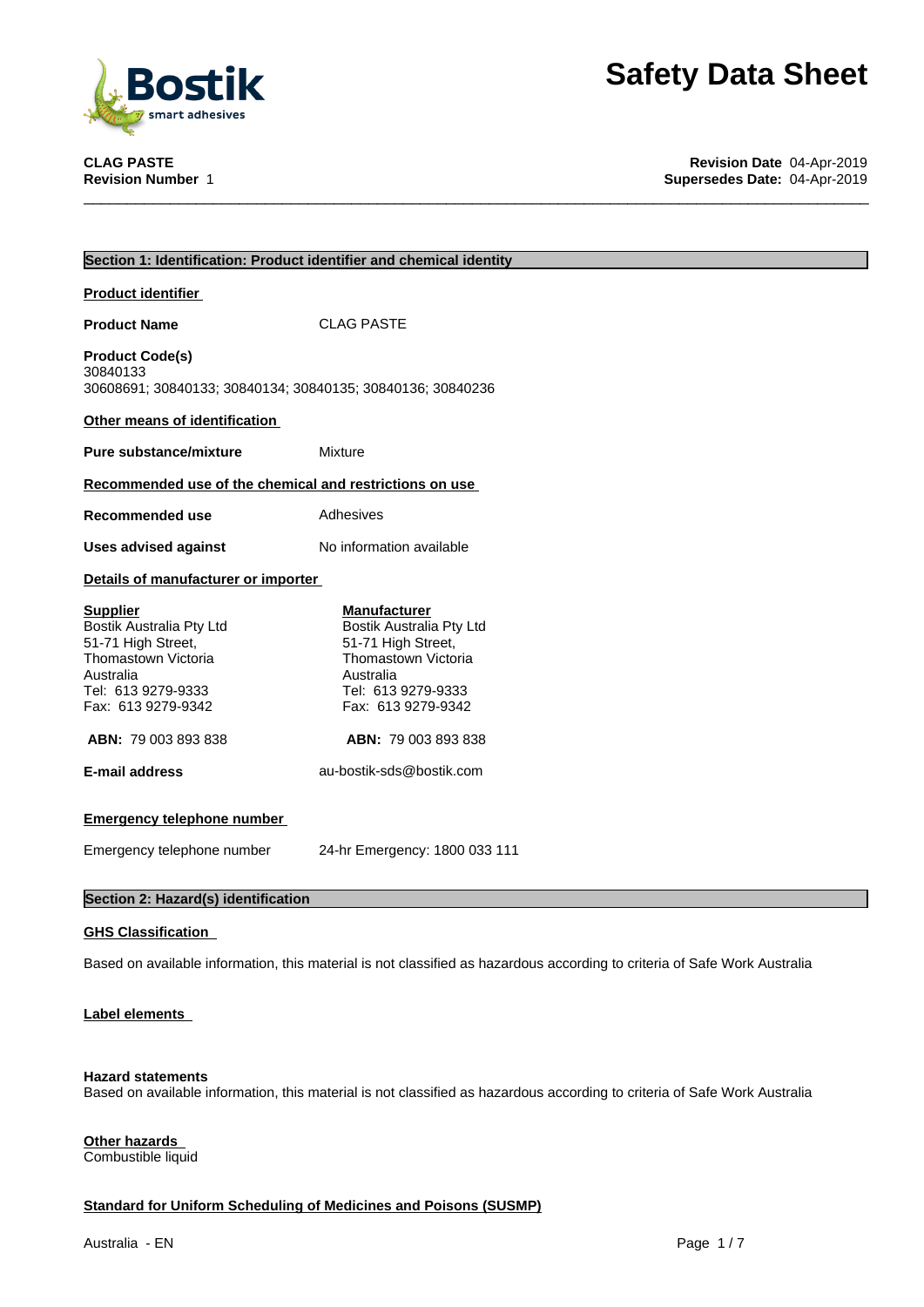| <b>CLAG PASTE</b><br><b>Revision Number 1</b>                                        |                                                                                                                                       |             | Revision Date 04-Apr-2019<br>Supersedes Date: 04-Apr-2019 |  |
|--------------------------------------------------------------------------------------|---------------------------------------------------------------------------------------------------------------------------------------|-------------|-----------------------------------------------------------|--|
| No poisons schedule number allocated                                                 |                                                                                                                                       |             |                                                           |  |
| <b>Poison Schedule Number</b>                                                        | Not applicable                                                                                                                        |             |                                                           |  |
| Section 3: Composition and information on ingredients, in accordance with Schedule 8 |                                                                                                                                       |             |                                                           |  |
| <b>Substance</b>                                                                     |                                                                                                                                       |             |                                                           |  |
| Not applicable                                                                       |                                                                                                                                       |             |                                                           |  |
| <b>Mixture</b>                                                                       |                                                                                                                                       |             |                                                           |  |
| Non-hazardous ingredients                                                            |                                                                                                                                       | Proprietary | <b>Balance</b>                                            |  |
| <b>Section 4: First aid measures</b>                                                 |                                                                                                                                       |             |                                                           |  |
| <b>Emergency telephone number</b>                                                    | Poisons Information Center, Australia: 13 11 26<br>Poisons Information Center, New Zealand: 0800 764 766                              |             |                                                           |  |
| <b>FIRST AID</b>                                                                     |                                                                                                                                       |             |                                                           |  |
| <b>Inhalation</b>                                                                    | Remove to fresh air.                                                                                                                  |             |                                                           |  |
| Eye contact                                                                          | Rinse thoroughly with plenty of water for at least 15 minutes, lifting lower and upper<br>eyelids. Consult a physician.               |             |                                                           |  |
| <b>Skin contact</b>                                                                  | Wash skin with soap and water.                                                                                                        |             |                                                           |  |
| Ingestion                                                                            | Do NOT induce vomiting. Rinse mouth immediately and drink plenty of water. Get<br>medical attention if symptoms occur.                |             |                                                           |  |
| Most important symptoms and effects, both acute and delayed                          |                                                                                                                                       |             |                                                           |  |
| <b>Symptoms</b>                                                                      | No information available.                                                                                                             |             |                                                           |  |
| Indication of any immediate medical attention and special treatment needed           |                                                                                                                                       |             |                                                           |  |
| Note to physicians                                                                   | Treat symptomatically.                                                                                                                |             |                                                           |  |
| <b>Section 5: Firefighting measures</b>                                              |                                                                                                                                       |             |                                                           |  |
| <b>Suitable extinguishing media</b>                                                  |                                                                                                                                       |             |                                                           |  |
| Suitable extinguishing media                                                         | Water spray or fog is preferred; if water not available use dry chemical, CO2 or regular<br>foam.                                     |             |                                                           |  |
| Unsuitable extinguishing media                                                       | No information available.                                                                                                             |             |                                                           |  |
| Specific hazards arising from the chemical                                           |                                                                                                                                       |             |                                                           |  |
| Specific hazards arising from the<br>chemical                                        | No information available.                                                                                                             |             |                                                           |  |
| <b>Special protective actions for fire-fighters</b>                                  |                                                                                                                                       |             |                                                           |  |
| Special protective equipment for<br>fire-fighters                                    | Firefighters should wear self-contained breathing apparatus and full firefighting turnout<br>gear. Use personal protection equipment. |             |                                                           |  |
| Section 6: Accidental release measures                                               |                                                                                                                                       |             |                                                           |  |
|                                                                                      | protective equipment and emergency                                                                                                    |             |                                                           |  |

**Personal precautions, protective equipment and emergency procedures**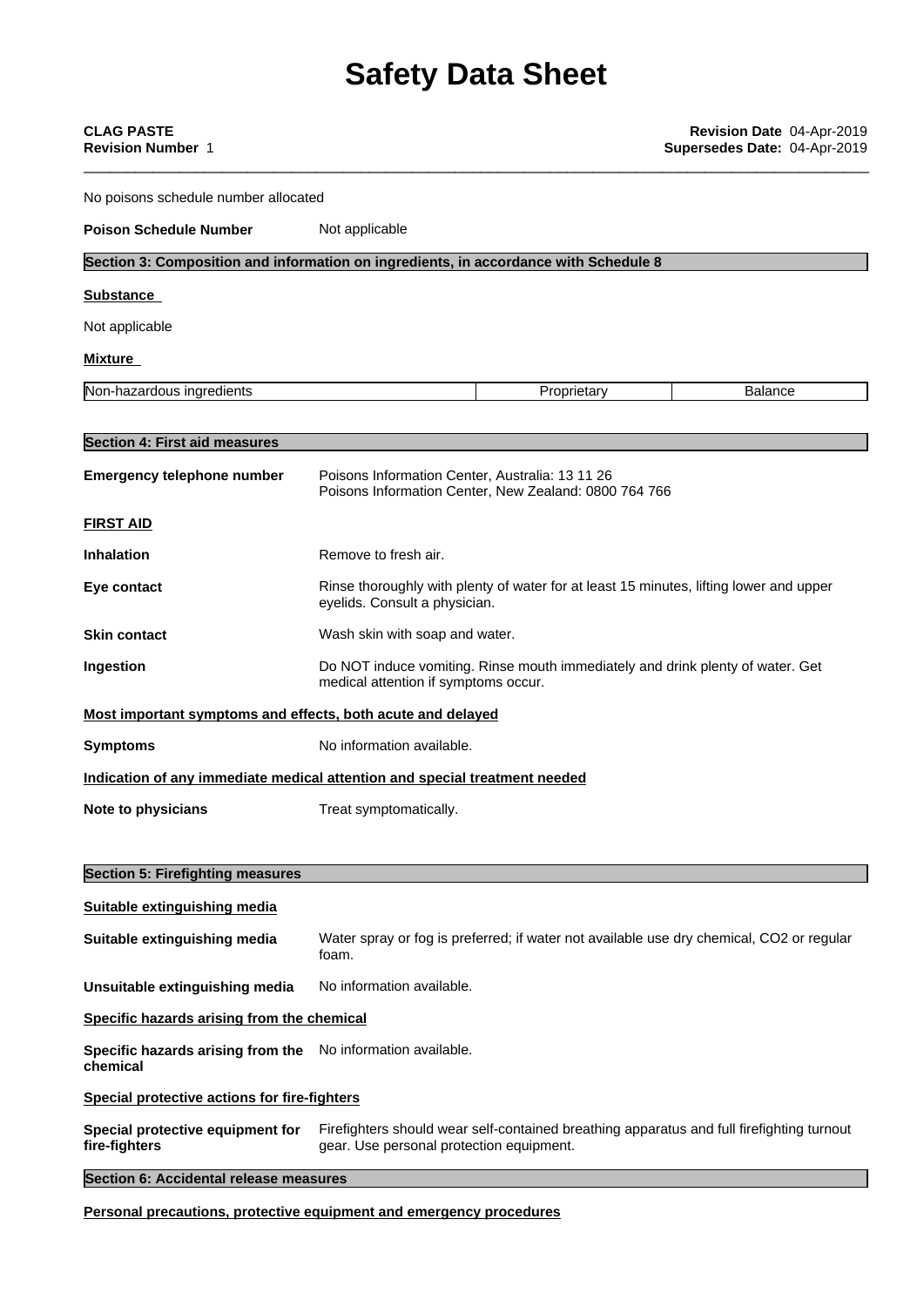| <b>CLAG PASTE</b><br><b>Revision Number 1</b>                | Revision Date 04-Apr-2019<br>Supersedes Date: 04-Apr-2019                                                            |
|--------------------------------------------------------------|----------------------------------------------------------------------------------------------------------------------|
| <b>Personal precautions</b>                                  | Ensure adequate ventilation.                                                                                         |
| For emergency responders                                     | Use personal protection recommended in Section 8.                                                                    |
| <b>Environmental precautions</b>                             |                                                                                                                      |
| <b>Environmental precautions</b>                             | See Section 12 for additional Ecological Information.                                                                |
| Methods and material for containment and cleaning up         |                                                                                                                      |
| <b>Methods for containment</b>                               | Prevent further leakage or spillage if safe to do so.                                                                |
| Methods for cleaning up                                      | Pick up and transfer to properly labeled containers.                                                                 |
| <b>Precautions to prevent secondary hazards</b>              |                                                                                                                      |
|                                                              | Prevention of secondary hazards Clean contaminated objects and areas thoroughly observing environmental regulations. |
|                                                              | Section 7: Handling and storage, including how the chemical may be safely used                                       |
| <b>Precautions for safe handling</b>                         |                                                                                                                      |
| Advice on safe handling                                      | Handle in accordance with good industrial hygiene and safety practice.                                               |
| Conditions for safe storage, including any incompatibilities |                                                                                                                      |
| <b>Storage Conditions</b>                                    | Keep containers tightly closed in a dry, cool and well-ventilated place.                                             |
| Incompatible materials                                       | None known based on information supplied.                                                                            |
| Section 8: Exposure controls and personal protection         |                                                                                                                      |
| <b>Control parameters</b>                                    |                                                                                                                      |
| <b>Exposure Limits</b>                                       |                                                                                                                      |
|                                                              |                                                                                                                      |
| <b>Appropriate engineering controls</b>                      |                                                                                                                      |
| <b>Engineering controls</b>                                  | <b>Showers</b><br>Eyewash stations<br>Ventilation systems.                                                           |
|                                                              | Individual protection measures, such as personal protective equipment                                                |
|                                                              |                                                                                                                      |

| <b>Eye/face protection</b>             | No special protective equipment required.                                                                                                                                                                |  |
|----------------------------------------|----------------------------------------------------------------------------------------------------------------------------------------------------------------------------------------------------------|--|
| Skin and body protection               | No special protective equipment required.                                                                                                                                                                |  |
| <b>Respiratory protection</b>          | No protective equipment is needed under normal use conditions. If exposure limits are<br>exceeded or irritation is experienced, ventilation and evacuation may be required.<br>No information available. |  |
| <b>Environmental exposure controls</b> |                                                                                                                                                                                                          |  |

#### **Section 9: Physical and chemical properties**

#### **Information on basic physical and chemical properties**

| <b>Physical State</b> | Liauid                   |
|-----------------------|--------------------------|
| Appearance            | Paste                    |
| Color                 | White                    |
| Odor                  | Slight                   |
| <b>Odor Threshold</b> | No information available |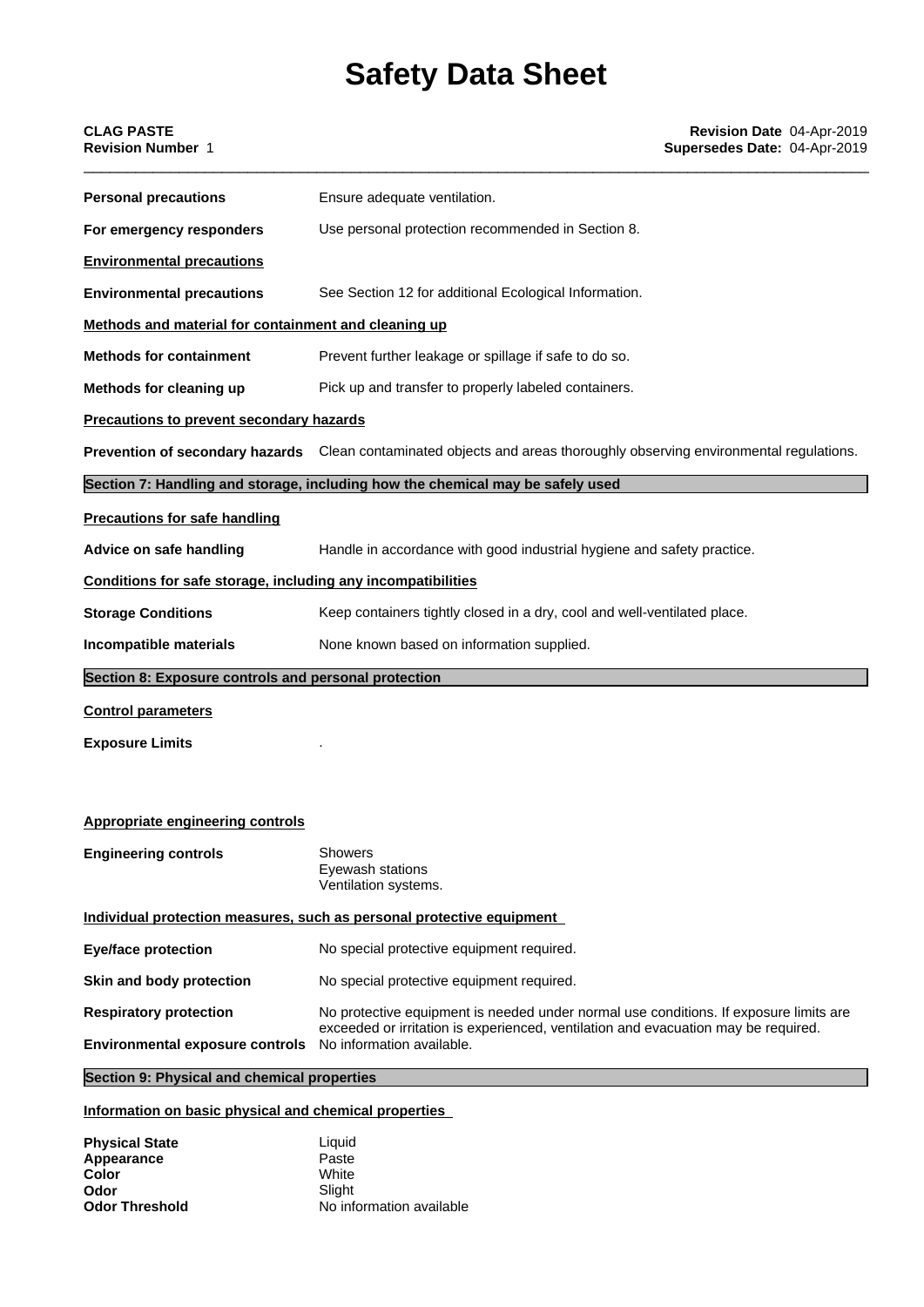| <b>Property</b>                                                  | Values<br>No data available               | Remarks • Method                                                                   |
|------------------------------------------------------------------|-------------------------------------------|------------------------------------------------------------------------------------|
| рH<br>pH (as aqueous solution)                                   | $3 - 4$                                   |                                                                                    |
|                                                                  | No data available                         |                                                                                    |
| Melting point / freezing point                                   | 100 $\degree$ C                           |                                                                                    |
| Boiling point / boiling range                                    |                                           |                                                                                    |
| <b>Flash Point</b>                                               | No data available                         |                                                                                    |
| <b>Evaporation Rate</b>                                          | No data available                         |                                                                                    |
| Flammability (solid, gas)                                        | No data available                         |                                                                                    |
| <b>Flammability Limit in Air</b>                                 |                                           |                                                                                    |
| Upper flammability or explosive No data available                |                                           |                                                                                    |
| limits                                                           |                                           |                                                                                    |
| Lower flammability or explosive No data available                |                                           |                                                                                    |
| limits                                                           |                                           |                                                                                    |
| <b>Vapor Pressure</b>                                            | No data available                         |                                                                                    |
| <b>Vapor Density</b>                                             | No data available                         |                                                                                    |
| <b>Relative Density</b>                                          | 1                                         |                                                                                    |
| <b>Water Solubility</b>                                          | Miscible in water                         |                                                                                    |
| Solubility(ies)                                                  | No data available                         |                                                                                    |
| <b>Partition coefficient</b>                                     | No data available                         |                                                                                    |
|                                                                  | No data available                         |                                                                                    |
| <b>Autoignition Temperature</b>                                  |                                           |                                                                                    |
| <b>Decomposition Temperature</b>                                 | No data available                         |                                                                                    |
| <b>Kinematic Viscosity</b>                                       | No data available                         |                                                                                    |
| <b>Dynamic Viscosity</b>                                         | No data available                         |                                                                                    |
| <b>Explosive properties</b>                                      | No information available                  |                                                                                    |
| <b>Oxidizing properties</b>                                      | No information available                  |                                                                                    |
|                                                                  |                                           |                                                                                    |
| <b>Other information</b>                                         |                                           |                                                                                    |
| Solid content (%)                                                | No information available                  |                                                                                    |
| VOC (volatile organic compound)                                  | No information available                  |                                                                                    |
| <b>Density</b>                                                   | No information available                  |                                                                                    |
|                                                                  |                                           |                                                                                    |
| Section 10: Stability and reactivity                             |                                           |                                                                                    |
|                                                                  |                                           |                                                                                    |
| <b>Reactivity</b>                                                |                                           |                                                                                    |
| <b>Reactivity</b>                                                | No information available.                 |                                                                                    |
|                                                                  |                                           |                                                                                    |
| <b>Chemical stability</b>                                        |                                           |                                                                                    |
|                                                                  |                                           |                                                                                    |
| <b>Stability</b>                                                 | Stable under normal conditions.           |                                                                                    |
|                                                                  |                                           |                                                                                    |
| <b>Explosion Data</b>                                            |                                           |                                                                                    |
| Sensitivity to mechanical                                        | None.                                     |                                                                                    |
| impact                                                           |                                           |                                                                                    |
| Sensitivity to static discharge                                  | None.                                     |                                                                                    |
| <b>Possibility of hazardous reactions</b>                        |                                           |                                                                                    |
|                                                                  |                                           |                                                                                    |
| Possibility of hazardous reactions None under normal processing. |                                           |                                                                                    |
| <b>Conditions to avoid</b>                                       |                                           |                                                                                    |
|                                                                  |                                           |                                                                                    |
| <b>Conditions to avoid</b>                                       | None known based on information supplied. |                                                                                    |
| <b>Incompatible materials</b>                                    |                                           |                                                                                    |
|                                                                  |                                           |                                                                                    |
| Incompatible materials                                           | None known based on information supplied. |                                                                                    |
| <b>Hazardous decomposition products</b>                          |                                           |                                                                                    |
| <b>Hazardous decomposition</b>                                   |                                           |                                                                                    |
|                                                                  |                                           | Carbon oxides. Nitrogen oxides (NOx). Thermal decomposition can lead to release of |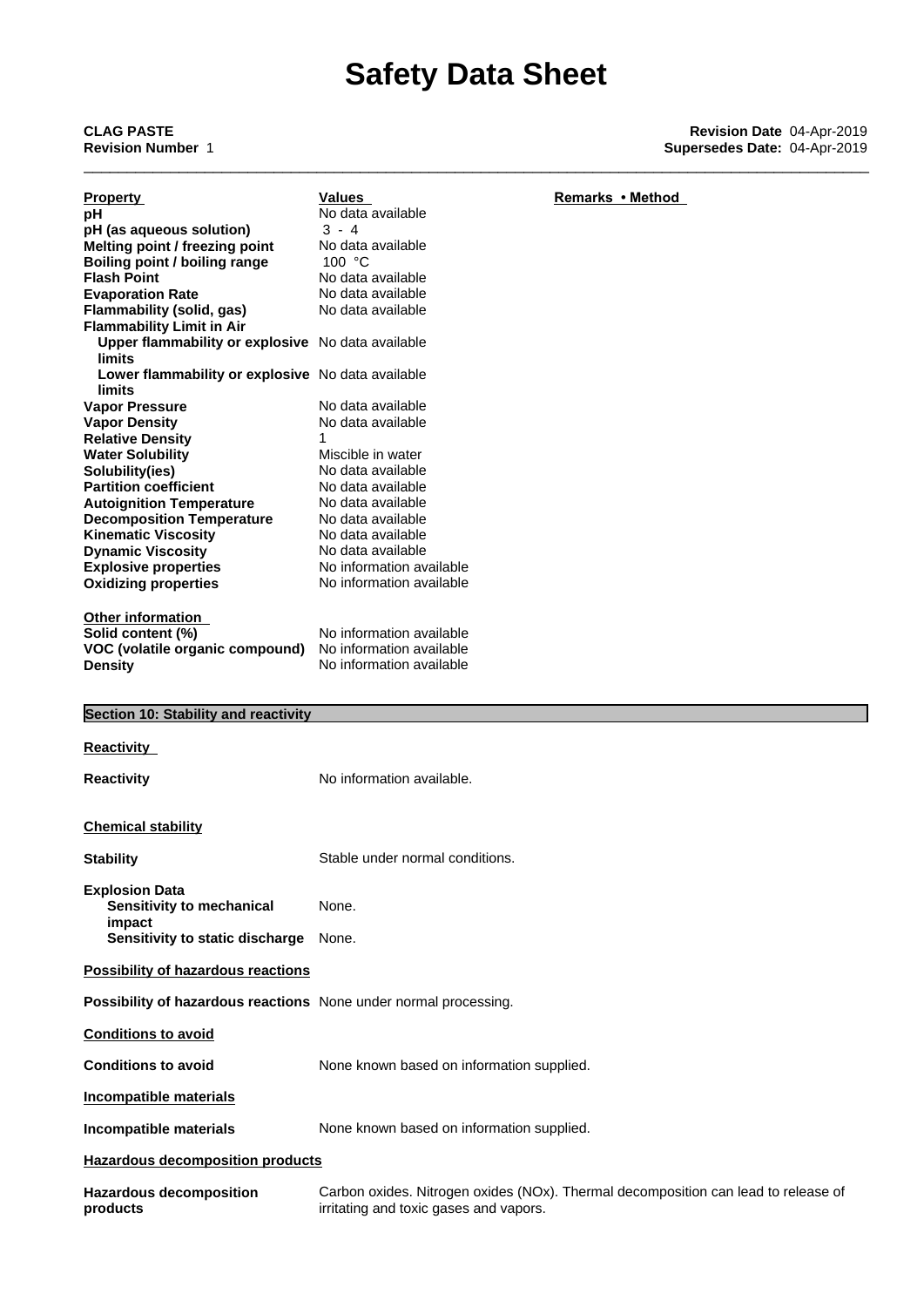### **Section 11: TOXICOLOGICAL INFORMATION**

### **Acute Toxicity**

#### **Information on likely routes of exposure**

#### **Product Information** .

| <b>Inhalation</b> |                     | Specific test data for the substance or mixture is not available.               |  |  |
|-------------------|---------------------|---------------------------------------------------------------------------------|--|--|
|                   | Eye contact         | Specific test data for the substance or mixture is not available.               |  |  |
|                   | <b>Skin contact</b> | Specific test data for the substance or mixture is not available.               |  |  |
|                   | Ingestion           | Ingestion may cause gastrointestinal irritation, nausea, vomiting and diarrhea. |  |  |
| Symptoms          |                     | No information available.                                                       |  |  |
|                   |                     |                                                                                 |  |  |

**Numerical measures of toxicity - Product Information**

#### **Component Information**

*See section 16 for terms and abbreviations*

#### **Delayed and immediate effects as well as chronic effects from short and long-term exposure**

| <b>Skin corrosion/irritation</b>                            | No information available. |  |  |
|-------------------------------------------------------------|---------------------------|--|--|
| Serious eye damage/eye irritation No information available. |                           |  |  |
| <b>Respiratory or skin sensitization</b>                    | No information available. |  |  |
| Germ cell mutagenicity                                      | No information available. |  |  |
| <b>Carcinogenicity</b>                                      | No information available. |  |  |
| <b>Reproductive toxicity</b>                                | No information available. |  |  |
| <b>STOT - single exposure</b>                               | No information available. |  |  |
| <b>STOT - repeated exposure</b>                             | No information available. |  |  |
| <b>Aspiration hazard</b>                                    | Not applicable.           |  |  |

#### **Section 12: Ecological information**

| <b>Ecotoxicity</b>                   |                                    |
|--------------------------------------|------------------------------------|
| <b>Ecotoxicity</b>                   |                                    |
| <b>Persistence and degradability</b> |                                    |
| Persistence and degradability        | No information available.          |
| <b>Bioaccumulative potential</b>     |                                    |
| <b>Bioaccumulative potential</b>     | There is no data for this product. |
| <b>Component Information</b>         |                                    |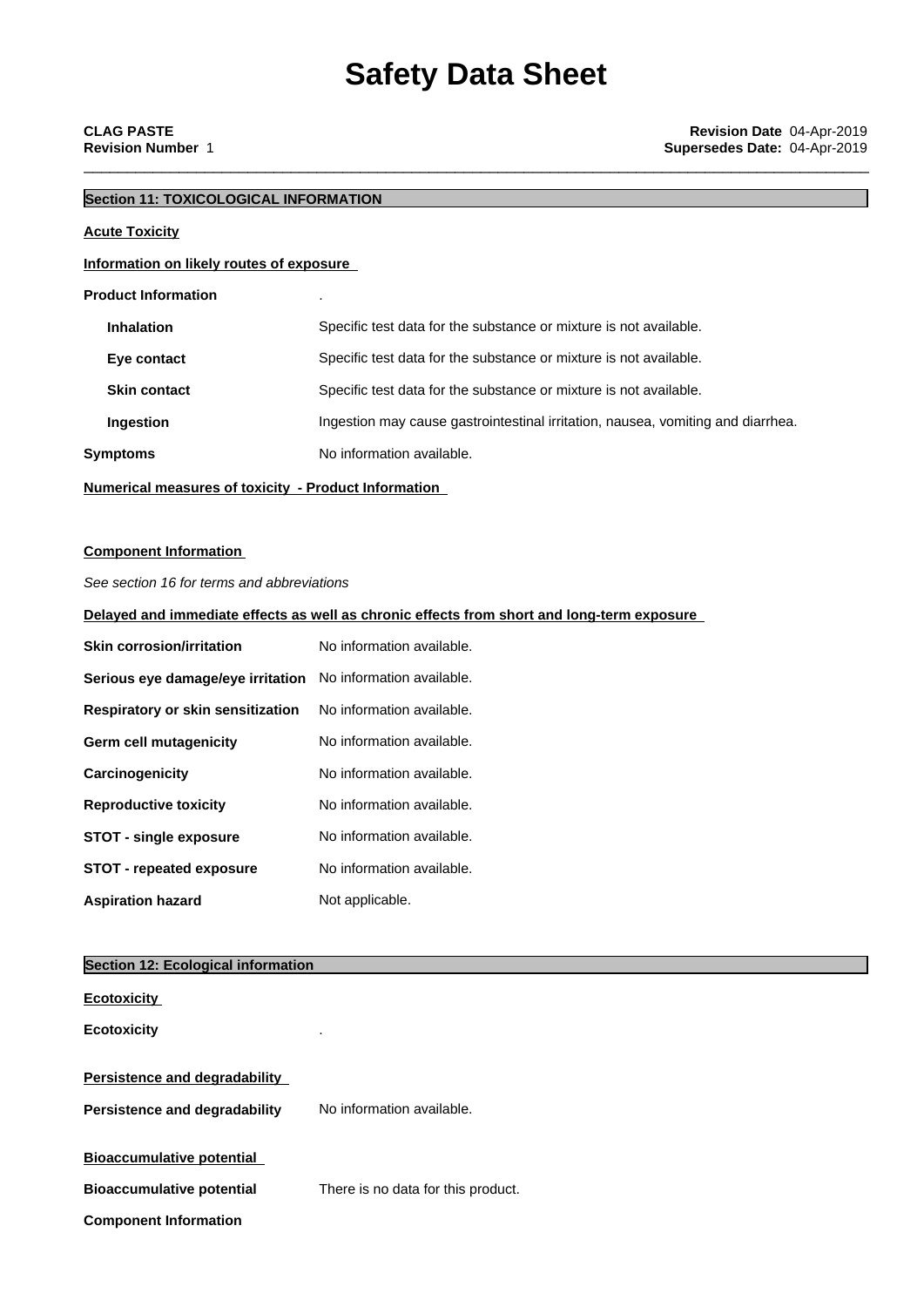| <b>Mobility</b>                                                          |                                                                                                                    |  |  |  |
|--------------------------------------------------------------------------|--------------------------------------------------------------------------------------------------------------------|--|--|--|
| <b>Mobility in soil</b>                                                  | No information available.                                                                                          |  |  |  |
| <b>Mobility</b>                                                          | No information available.                                                                                          |  |  |  |
| <b>Other Adverse Effects</b>                                             |                                                                                                                    |  |  |  |
| <b>Other Adverse Effects</b><br>No information available.                |                                                                                                                    |  |  |  |
| <b>Section 13: Disposal considerations</b>                               |                                                                                                                    |  |  |  |
| <b>Waste treatment methods</b>                                           |                                                                                                                    |  |  |  |
| Waste from residues/unused<br>products                                   | Dispose of in accordance with local regulations. Dispose of waste in accordance with<br>environmental legislation. |  |  |  |
| <b>Contaminated packaging</b><br>Do not reuse empty containers.          |                                                                                                                    |  |  |  |
| <b>Section 14: Transport information</b>                                 |                                                                                                                    |  |  |  |
| <b>ADG</b>                                                               | Not regulated                                                                                                      |  |  |  |
| <b>IATA</b>                                                              | Not regulated                                                                                                      |  |  |  |
| <b>IMDG</b>                                                              | Not regulated                                                                                                      |  |  |  |
| Transport in bulk according to Annex II of MARPOL 73/78 and the IBC Code |                                                                                                                    |  |  |  |

No information available

#### **Section 15: Regulatory information**

#### **Safety, health and environmental regulations/legislation specific for the substance or mixture**

#### **National Regulations**

**Australia** See section 8 for national exposure control parameters

**Standard for Uniform Scheduling of Medicines and Poisons (SUSMP)** No poisons schedule number allocated<br> **Poison Schedule Number** Not applicable **Poison Schedule Number** 

### **National pollutant inventory**

No substance(s) listed on inventory

| Listed     |  |
|------------|--|
| Not Listed |  |
| Not Listed |  |
| Not Listed |  |
| Not Listed |  |
| Not Listed |  |
|            |  |

 **Legend:**

 **AICS** - Australian Inventory of Chemical Substances  **NZIoC** - New Zealand Inventory of Chemicals

 **ENCS** - Japan Existing and New Chemical Substances